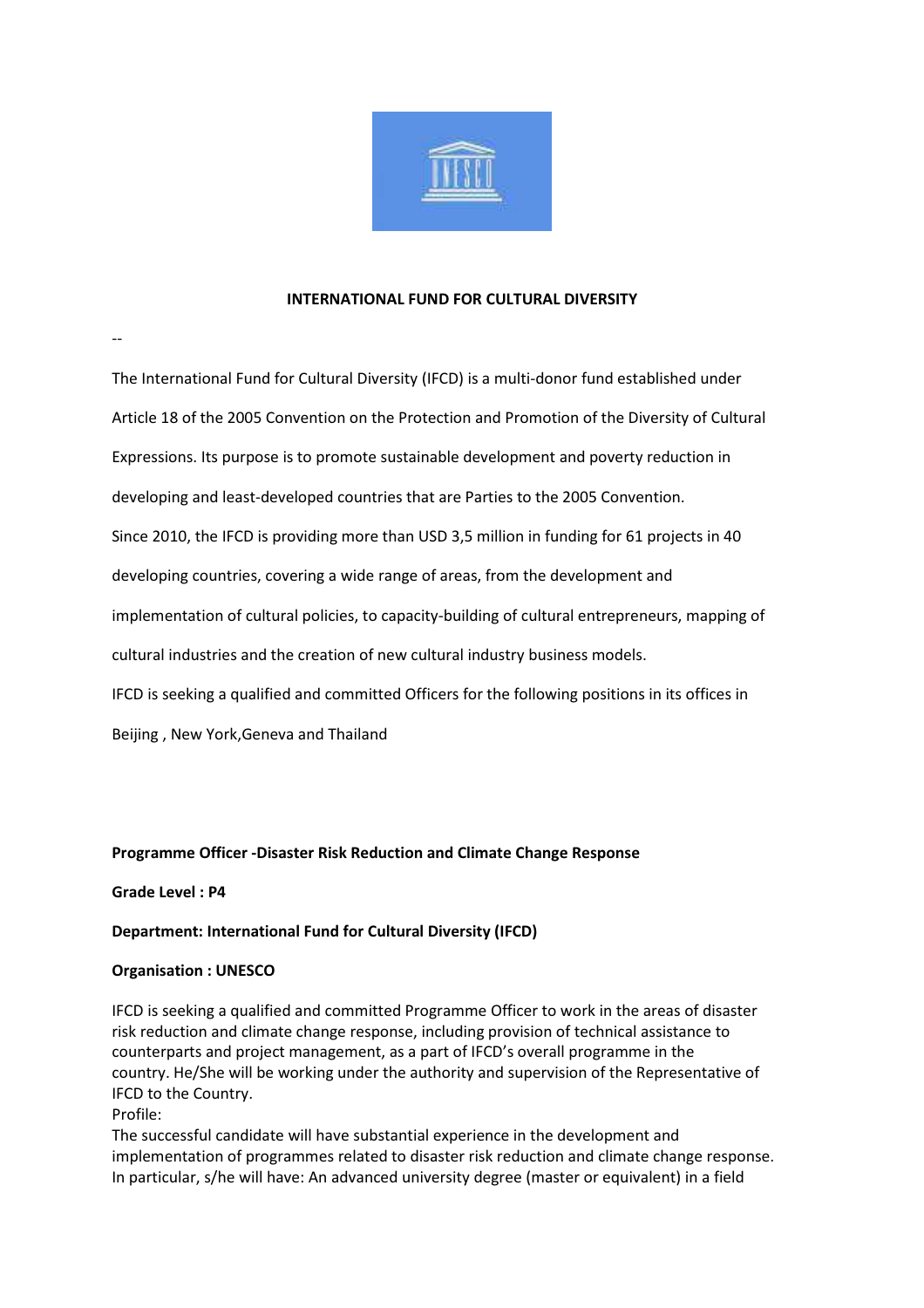such as disaster risk management, climate change, education for sustainable development or other related field; At least three years of relevant work experience in the above or related areas; Strong understanding of the country and region and a clear understanding of development work; Strong interpersonal skills and capacity to work in a team-oriented environment;

Experience resource mobilization; Excellent organizational, networking and partnership building skills, tact and discretion; Ability to meet deadlines with minimal supervision and in a self-motivated manner; Willingness and ability to conduct some field work at provincial level; Positive attitude to further increase knowledge and experience;

Good computer literacy skills, including knowledge of Microsoft Word, Excel and PowerPoint (knowledge of design/layout may be an asset); Excellent oral and written communication skills in English

# Programme Officer -Education for Sustainable Development

Grade Level : P4

# Department: International Fund for Cultural Diversity (IFCD)

# Organisation : UNESCO

IFCD is seeking a qualified and committed Programme Officer in Education to work on development of open-licensed e-learning/distance-learning programmes as a part of IFCD's overall strategy in the Country . He/She will be working under the authority and supervision of the Representative of IFCD to and in coordinationwith the Education Specialist of the Host Country.

Profile:

The successful candidate will have:

An advanced university degree (master or equivalent) in education, communications, elearning/ distance-learning or a related field;

At least three years of relevant work experience with practice in the production and application of e-learning/distance-learning, innovative teaching methodologies or teacher training; Strong understanding of the country and region; Strong interpersonal skills and capacity to work in a team-oriented environment; Experience in resource mobilization; Excellent organizational, networking and partnership building skills, tact and discretion; Ability to meet deadlines with minimal supervision and in a self-motivated manner; Willingness and ability to conduct some field work at provincial

level; Positive attitude to further increase knowledge and experience; Good computer literacy skills, including knowledge of Microsoft Word, Excel and PowerPoint (knowledge of design/layout may be an asset);

Excellent oral and written communication skills in English

Knowledge and/or experience in the areas of education for sustainable development, disaster risk reduction, climate change response and/or biodiversity conservation would be an asset.

# Agriculture Officer

Grade Level : P4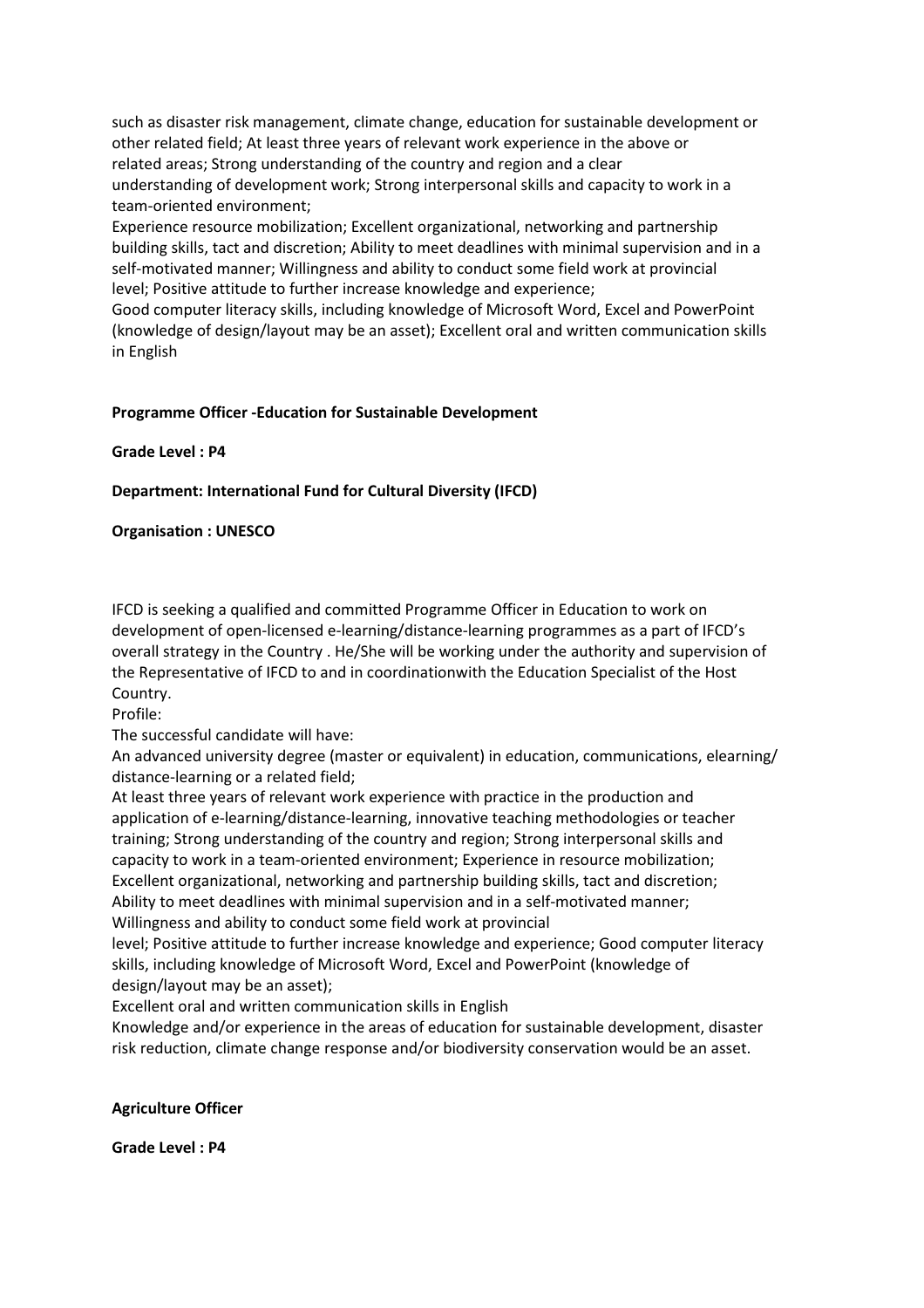# Department: International Fund for Cultural Diversity (IFCD)

# Organisation : UNESCO

Job Summary

Agriculture Officer is responsible for providing technical guidance and input on agricultural activities conducted by the program including development Of agriculture training materials, providing technical support

Essential Duties and Responsibilities

•

Coordinate and monitor agricultural activities in targeted areas including The distribution of inputs and starter kits. Identify training needs and gaps among target beneficiaries.

• Develop, review and revise (as required) agriculture training materials to address identified gaps and meet local capacities (including literacy, land size, soil conditions, ability to afford inputs, etc) .

•Design and implement market assessments and market agents in targeted areas in collaboration with the Program Officers and Community Mobilizers, Develop tracking tools as necessary to help program team to monitor and evaluate program progress and activities as it relates to agriculture activities.

• Maintain meticulous records of all distributed assets and workshops.

• Liaise with communities, partner agencies and other stakeholders in coordination with Community Mobilizes, Field Officers and Program Manager.

• Develop and maintain working relationships with key community leaders,government officials and beneficiaries.

•Provide technical assistance and support to targeted beneficiaries on issues related to agriculture.

•Participate in program meetings including weekly staff meetings to Ensure inter and intraprogram communications and good planning.

•Prepare weekly, monthly reports and final reports on activities progress, constraints and suggestions for improved performance.

Required Qualifications

EDUCATION AND QUALIFICATIONS

•

A Bachelor degree or higher diploma in agriculture, international development, community development; Master's degree preferred.

SKILLS AND EXPERIENCE

•At least 5 years experience in agricultural development assistance programs; experience in working with farmers a plus.

•Prior experience in agriculture training and adult training methods is highly recommended.

• Demonstrate the ability to work constructively in a team

•Ability to communicate effectively, work independently, strong planning and organization skills

LANGUAGE SKILLS

• Fluency in written and spoken English

# Media and Communications Officer

Grade Level : P4

Department: International Fund for Cultural Diversity (IFCD)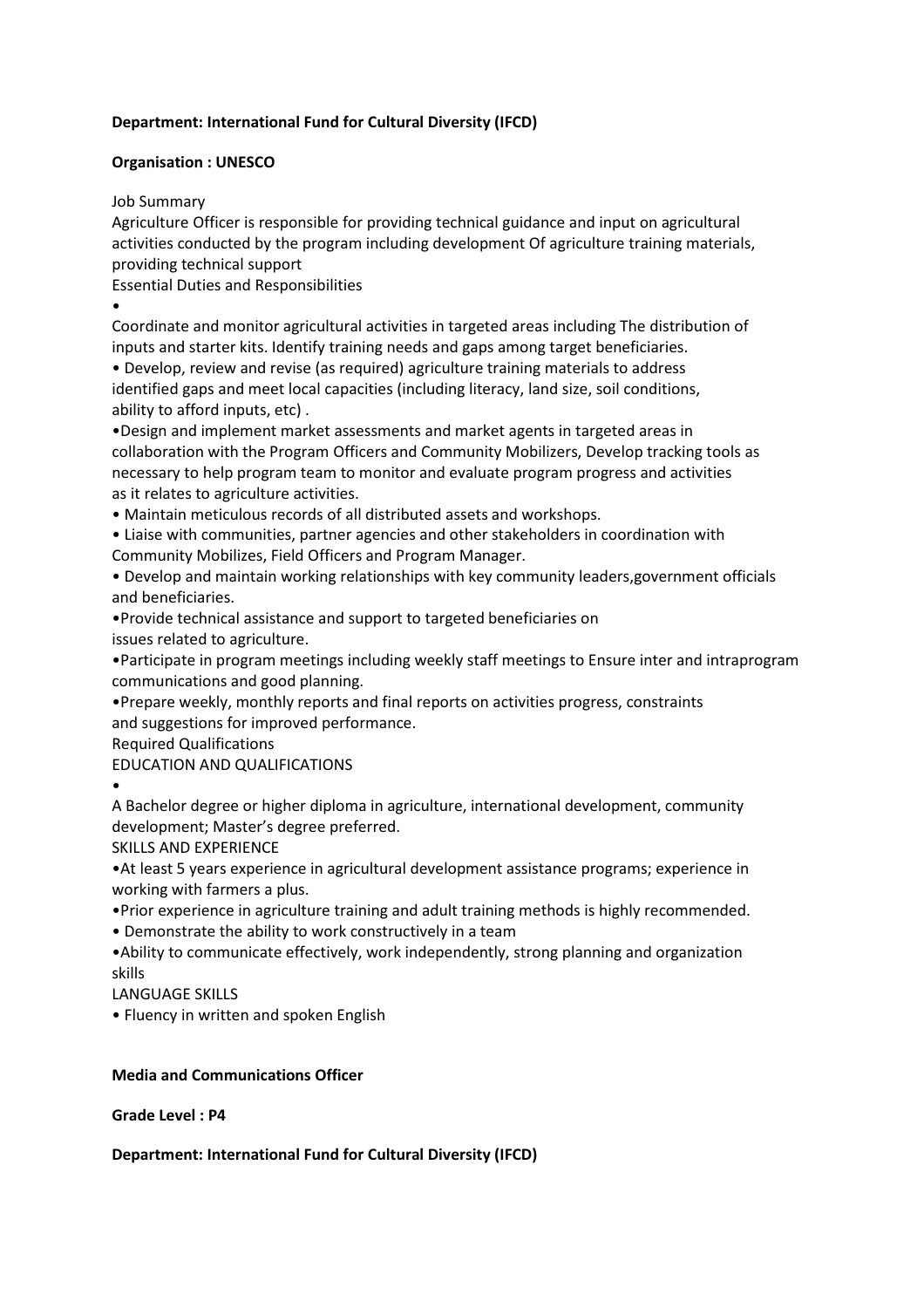# Organisation : UNESCO

Duties and Responsibilities

Under the overall authority of the Director and under the direct supervision of the Chief of the Information and Knowledge Management (IKM) Unit, and in close collaboration with IKM's Public Information and Publications Officer, the Media and Communications Officer will perform the following functions:

1.Research, write and edit public information materials (press releases, feature articles, opeds, etc.), as well as for IFCD's e-newsletter (E-Voices) and website, in a journalistic style and in coordination with the appropriate units in the office;

2. Manage website and social media platforms (Facebook, Twitter, YouTube, etc.) in a pro-active way, keeping management and relevant units regularly informed about impact and public use of media channels;

3.Propose and organize media events (i.e. publicity campaigns, press briefings, press conferences, interviews etc.) for IFCD's projects and initiatives;

4.Monitor media coverage and report regularly on resulting IFCD's visibility; propose strategies to achieve better visibility and impact;

5.Work closely with responsible programme officers and management to respond appropriately to media enquiries;

6.Develop and maintain close relations with the media in the region and maintain an up-to-date digital database of media contacts;

7.Attend relevant events, fairs and conferences organized by IFCD's and provide public information services;

# REVISER (FRENCH), P4

Grade Level : P4

# Department: International Fund for Cultural Diversity (IFCD)

Organisation : UNESCO

Responsibilities

Under the supervision of the Chief, French Translation Unit, the incumbent will perform the following:

1. Revises translations and original summary records dealing with a broad range of subjects dealt with by the IFCD.

2. Translates, mostly without revision, texts covering a broad range of subjects dealt with by the IFCD particularly those subjects requiring experience and recognized proficiency.

3. Drafts, mostly without revision, summary records and serves as monitor of précis-writing teams.

4. Develops new terminology for use where none exists in the target language.

5. Carries out linguistic research and prepares terminological bulletins and glossaries, technical vocabularies and related reference tools.

- 6. Counsels and assists translators/précis-writers and briefs them on the procedures and practices of the Service, terminology and a broad range of subjects, as required.
- 7. Participates in the setting of terminology standards.
- 8. Supervises the work of small groups of translators/précis-writers.
- 9. Performs other related duties as required.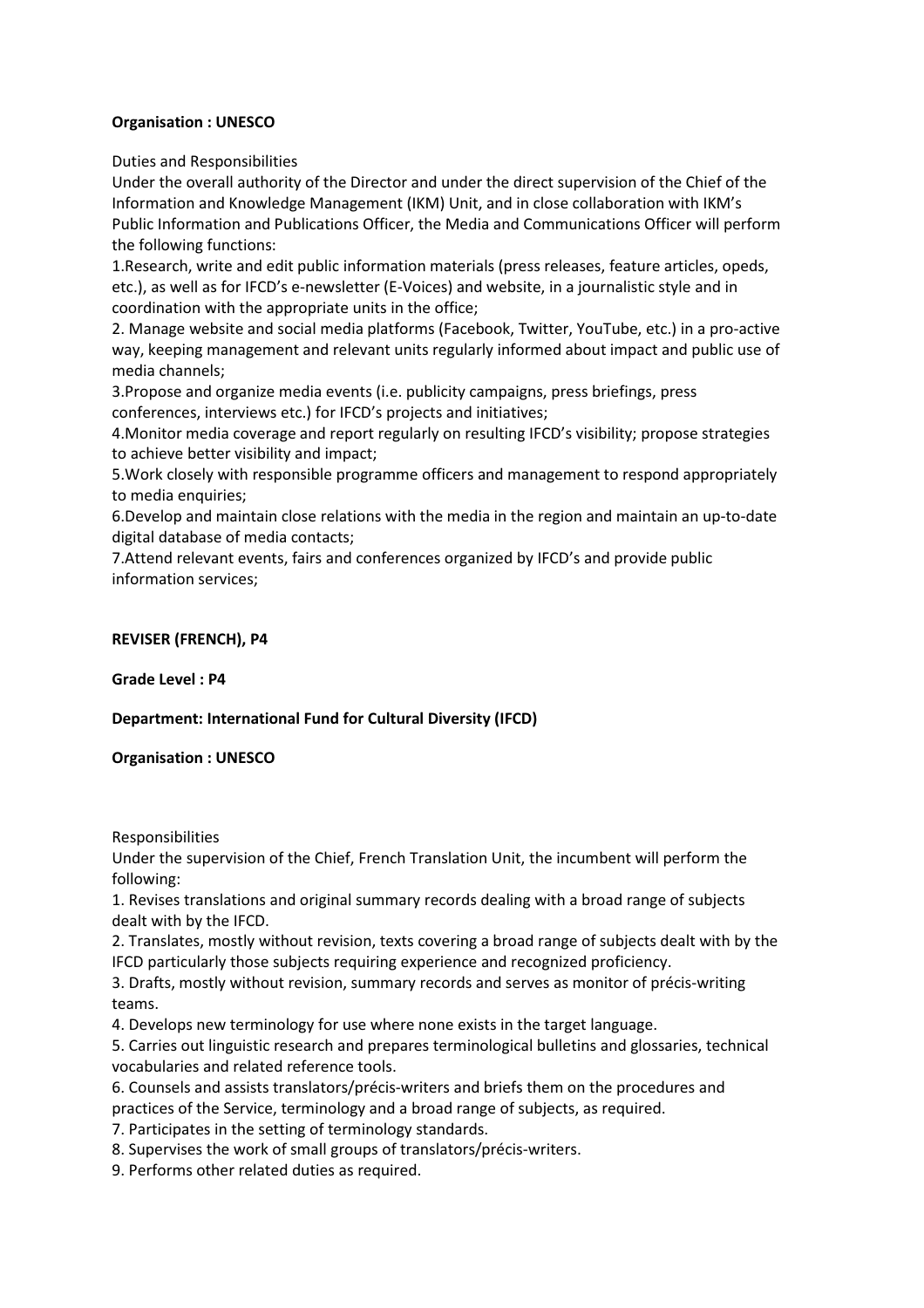### Competencies

Professionalism: Ability to demonstrate good writing skills; high standard of accuracy, consistency and faithfulness to the spirit, style and nuances of the original text with a good grasp of the subject matter. Knowledge of a broad range of subjects dealt with by the United Nations, i.e., political, social, legal, economic, financial, administrative, scientific and technical. Ability to use all sources of references, consultation and information relevant to text at hand. Ability to work under pressure and maintain adequate speed and volume of output. Ability to show a high level of versatility, judgement and discretion. Shows pride in work and in achievements; is conscientious and efficient in meeting commitments, observing deadlines and achieving results; is motivated by professional rather than personal concerns;shows persistence when faced with difficult problems or challenges; remains calm in stressful situations. Takes responsibility for incorporating gender perspectives and ensuring the equal participation of women and men in all areas of work. Teamwork: Works collaboratively with colleagues to achieve organizational goals; solicits input by genuinely valuing others' ideas and expertise; is willing to learn from others. Places team agenda before personal agenda; supports and acts in accordance with final group decision, even when such decisions may not entirely reflect own position. Shares credit for team accomplishments and accepts joint responsibility for team shortcomings. Technological Awareness: Keeps abreast of available technology; understands applicability and limitations of technology to the work of the office; actively seeks to apply technology to appropriate tasks and shows willingness to learn new technology. Education Degree from a university or from an institution of equivalent status. Work Experience

At least five years .

# PROCUREMENT OFFICER, P3

Grade Level : P4

# Department: International Fund for Cultural Diversity (IFCD)

Organisation : UNESCO

Responsibilities

Within delegated authority and depending on location, the Procurement Officer may be responsible for the following duties: (These duties are generic, and may not be performed by all Procurement Officers.)

• Plans, develops and manages all procurement and contractual aspects of projects of significant complexity related to worldwide procurement of diverse services and commodities (e.g. information technology, electronic equipment and instruments, vehicles, medicines, foodstuffs, building maintenance materials, office supplies, construction, furniture, etc.), taking into account local economic and other conditions.

• Advises requisitioning units and recipient entities on the full range of procurement issues, providing support and guidance at all stage of the procurement cycle.

• Prepares/oversees preparation and distribution of invitations to tender and manages/conducts all aspects of bid/proposal evaluations.

• Formulates strategies and designs innovative solutions to resolve issues/conflicts for complex procurement projects.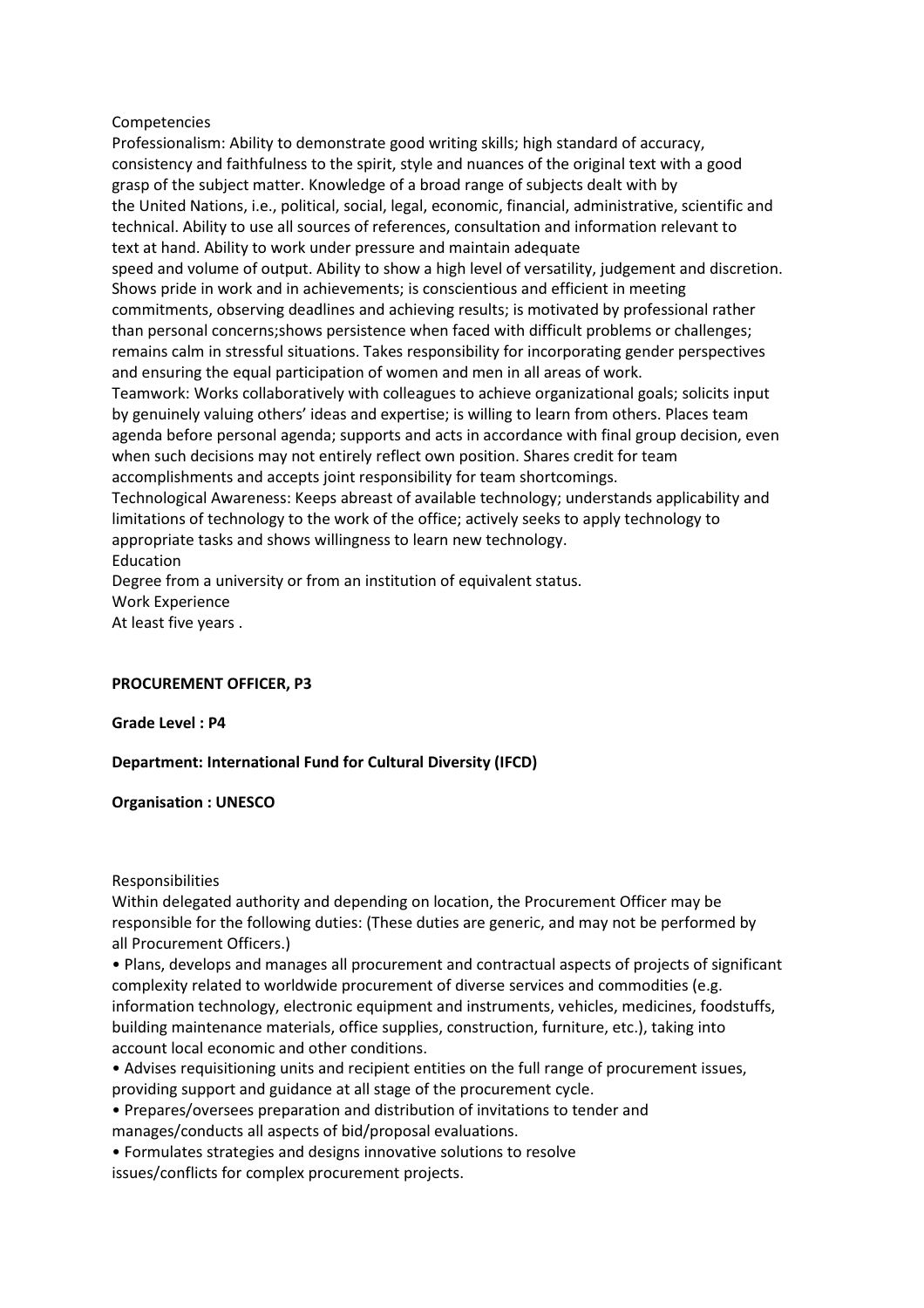• Establishes and maintains work program and schedule for ongoing contracts and newlyplanned ones.

• Participates in negotiations with senior supplier representatives; signs procurement orders up to the authorized limit, and, in cases where the amount exceeds authorized signature authority, prepares submissions to the Contracts Committee for review and subsequent approval by the authorized official.

• Conducts market research to keep abreast of market developments; researches and analyzes statistical data and market reports on the world commodity situation, production patterns and availability of good and services.

• Identifies new technologies, and products/services, evaluates and recommends potential supply sources and participates in the incorporation of research results into the procurement program.

• Oversees adherence to contractual agreements, recommends amendments and extensions of contracts, and advises concerned parties on contractual rights and obligations.

• Prepares a variety of procurement-related documents, contracts, communications, guidelines, instructions, etc.

• Provides guidance to, and may supervise, new/junior staff. Competencies

• PROFESSIONALISM: Knowledge of contract law and expertise in handling complex contract issues. Knowledge of quantitative methods to measure supplier capacity systems and ability to identify sources of supply, market trends and pricing. Ability to shape and influence agreements with requisitioning units and vendors. Ability to apply technical expertise to resolve a range of issues/problems. Shows pride in work and in achievements; demonstrates professional competence and mastery of subject matter; is conscientious and efficient in meeting commitments, observing deadlines and achieving results; is motivated by professional rather than personal concerns; shows persistence when faced with difficult problems or challenges; remains calm in stressful situations. Takes responsibility for incorporating gender perspectives and ensuring the equal participation of women and men in all areas of work.

• COMMUNICATION: Speaks and writes clearly and effectively; listens to others, correctly interprets messages from others and responds appropriately; asks questions to clarify, and exhibits interest in having two-way communication; tailors language, tone, style and format to match audience; demonstrates openness in sharing information and keeping people informed.

• ACCOUNTABILITY: Takes ownership of all responsibilities and honours commitments; delivers outputs for which one has responsibility within prescribed time, cost and quality standards; operates in compliance with organizational regulations and rules; supports subordinates, provides oversight and takes responsibility for delegated assignments; takes personal responsibility for his/her own shortcomings and those of the work unit, where applicable.

#### Education

Advanced university degree (Master's degree or equivalent) in business administration, public administration, commerce, engineering, law or a related field. A first-level university degree in combination with qualifying experience may be accepted in lieu of the advanced university degree.

# Work Experience

A minimum of five years of progressively responsible experience in procurement, contract management, administration, logistics and supply chain management, or administration in the public or private sector, of which at least two years must be directly related to first-hand procurement .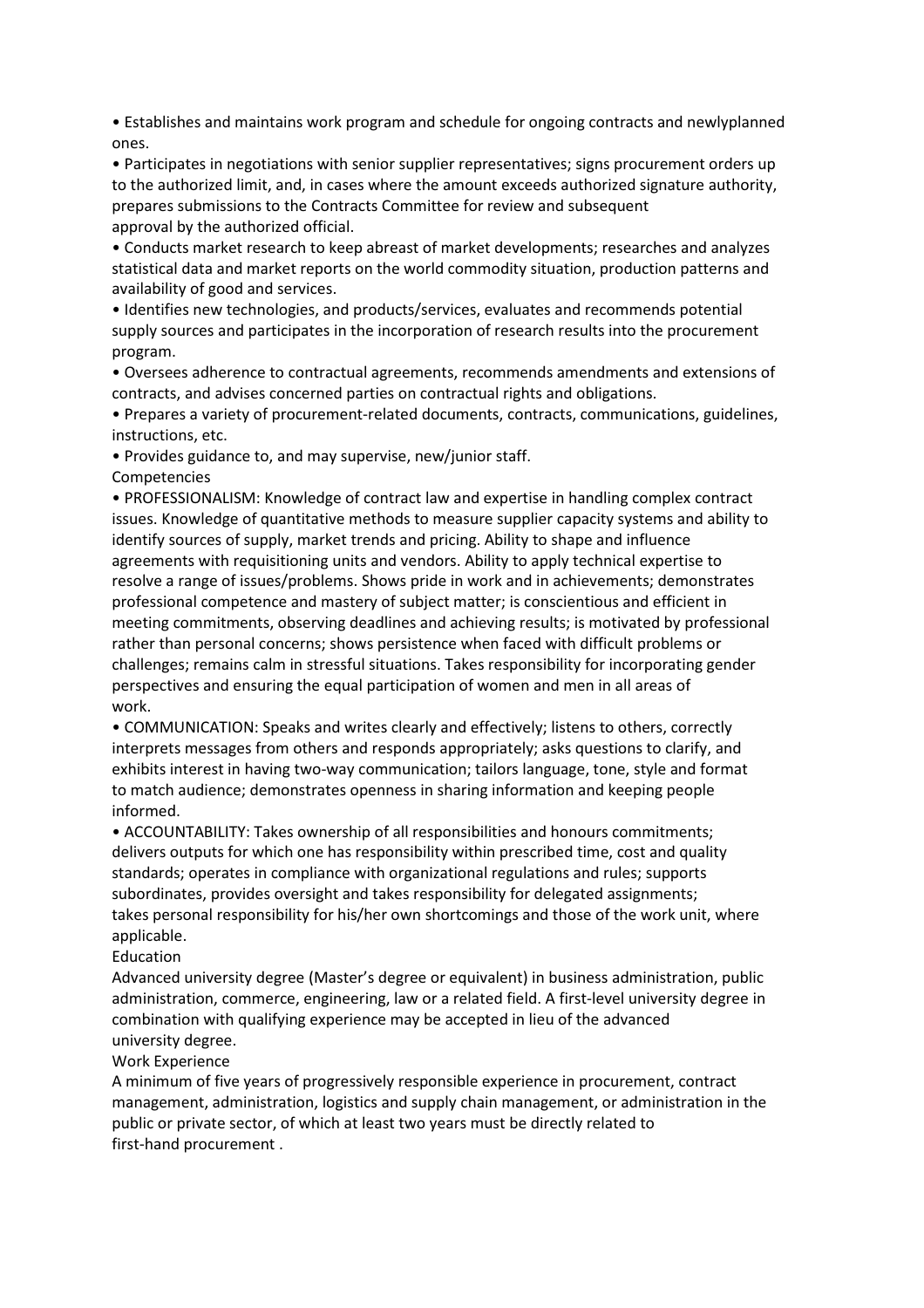### TRANSPORT OFFICER, P4

Grade Level : P4

# Department: International Fund for Cultural Diversity (IFCD)

Organisation : UNESCO

### Responsibilities

Within delegated authority, the Transport Officer will be responsible for the following duties: (These duties are generic, and may not be performed by all Transport Officers.) GENERAL:

• Prepares cost estimates for budget and planning purposes.

• Monitors and administers transportation contracts and Letters of Assist.

• Prepares Letters of Assist for the transport operations, ensuring that requirements and specifications are accurate and complete, and complete and obtain funds availability certification.

• Reviews bid responses and conducts operational and technical evaluation and analysis of the bids to ensure that offers meet technical requirements and operational needs.

• Liaises with commercial insurers and IFCD insurance specialists to ensure that coverage on goods and equipment is adequate.

• Coordinates requisition process with purchasing authorities to insure that bidding and approval processes meet required timetable.

• Participates in technical field missions as required; advises on all matters pertaining to the planning, budgeting and monitoring (including safety) of the provision of transportation resources to field missions.

• Performs other duties as assigned.

• Assists in the development of surface transport administrative, logistics and technical support policy objectives to effectively service components.

• Develops the surface transport safety and maintenance rules and regulations, and those on safe driving.

• Participates in planning the use of surface transport to achieve pre-determined outcomes using cost effective and efficient methods to deliver services.

• Advises on the serviceability of vehicular equipment in use and on the disposal of the unserviceable or beyond economical repair.

• Prepares technical reports, statistics and other documents required for vehicle establishment review and regular and ad hoc reporting requirements related to transport operations.

• Assists in reviewing and controlling all expenditures from the approved surface transport budgets to ensure that the respective transport requirements are met within allocated funds.

• Supervises staff to obtain maximum productivity.

• Assists in the training of new Transport Officers.

• Contributes to the preparation of various written reports, guidelines, studies, briefings and other communications.

Competencies

• PROFESSIONALISM: Knowledge of practices and procedures of large volume transportation operations in the field. Ability to prepare and negotiate contracts with representatives of air, sea, and surface transportation media. Knowledge of regulations and requirements designed to ensure the safety of personnel and goods transported by contracted carriers.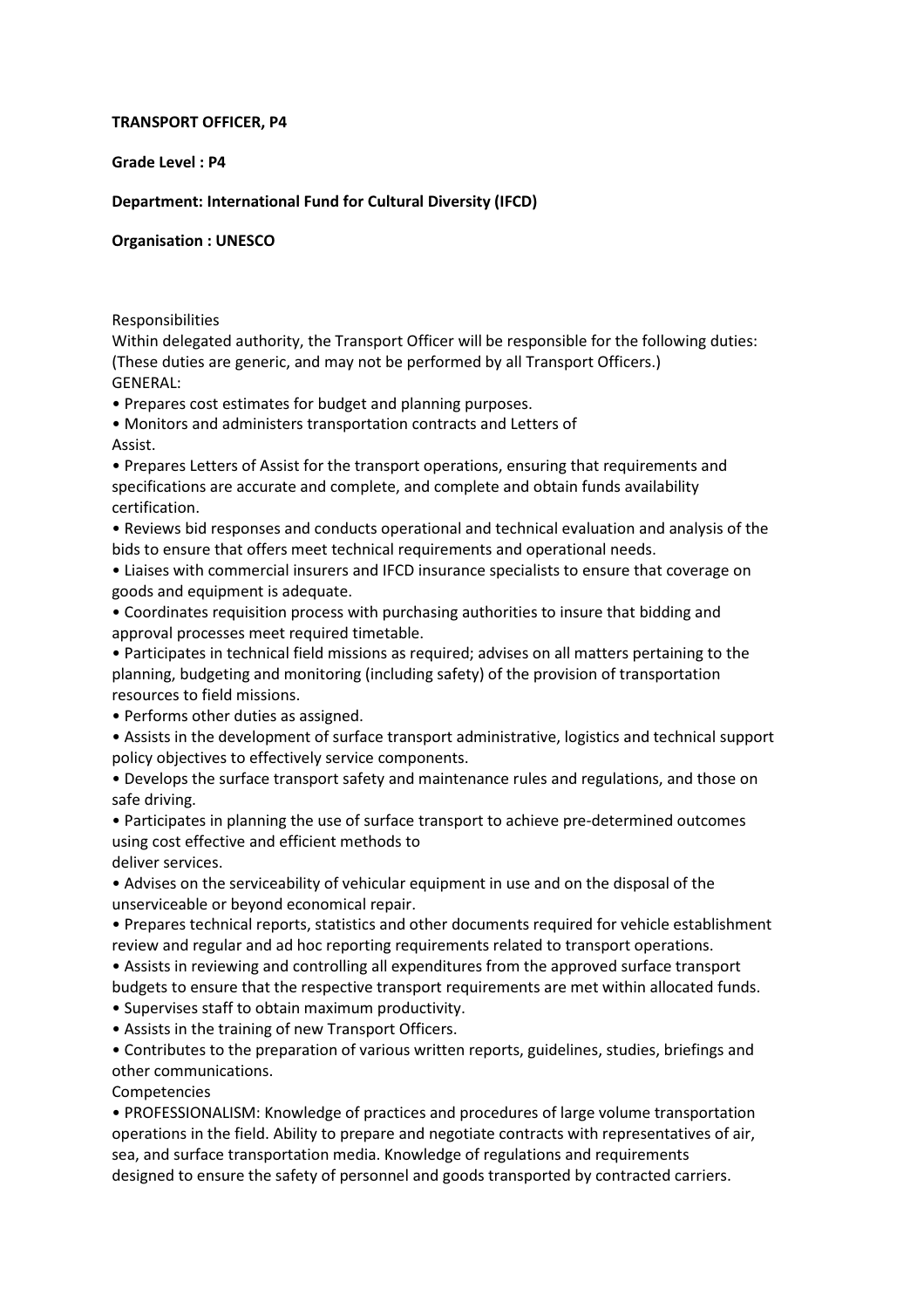Ability to estimate the extent of damage or value of items lost in transit and to prepare claims documents and negotiate adjustments with representatives of insurance agencies or others involved in losses or damages. Ability to conduct research, evaluate and integrate information from a variety of sources, in order to assess impact on transport operations. Shows pride in work and in achievements; demonstrates professional competence and mastery of subject matter; is conscientious and efficient in meeting commitments, observing deadlines and achieving results; is motivated by professional rather than personal concerns; shows persistence when faced with difficult problems or challenges; remains calm in stressful situations. Takes responsibility for incorporating gender perspectives and ensuring the equal participation of women and men in all areas of work.

• COMMUNICATION: Speaks and writes clearly and effectively; listens to others, correctly interprets messages from others and responds appropriately; asks questions to clarify, and exhibits interest in having two-way communication; tailors language, tone, style and format to match audience; demonstrates openness in sharing information and keeping people informed.

• TEAMWORK: Works collaboratively with colleagues to achieve organizational goals; solicits input by genuinely valuing others' ideas and expertise; is willing to learn from others; places team agenda before personal agenda; supports and acts in accordance with final group decision, even when such decisions may not entirely reflect own position; shares credit for team accomplishments and accepts joint responsibility for team shortcomings.

• PLANNING AND ORGANIZING: Develops clear goals that are consistent with agreed strategies; identifies priority activities and assignments; adjusts priorities as required; allocates appropriate amount of time and resources for completing work; foresees risks and allows for contingencies when planning; monitors and adjusts plans and actions as necessary; uses time efficiently.

Education

Advanced university degree (Master's degree or equivalent) in business administration, public administration, law, engineering or related field. A first-level university degree in combination with qualifying experience may be accepted in lieu of the advanced university degree. Work Experience

A minimum of five years of progressively responsible experience in surface transport

# FINANCE & BUDGET OFFICER, P4

Grade Level : P4

# Department: International Fund for Cultural Diversity (IFCD)

Organisation : UNESCO

Responsibilities

• The incumbent is expected to analyse budget submissions, obtain clarifications and justifications and prepare budget and budget performance reports for large and complex peacekeeping operations, to prepare financial implications for Security Council reports, and to administer related trust funds.

• The incumbent supports the Director and the Section Chief in the presentation of budget proposals and budget performance reports to the Advisory Committee on Administrative and Budgetary Questions and to the Fifth Committee of the General Assembly, and prepares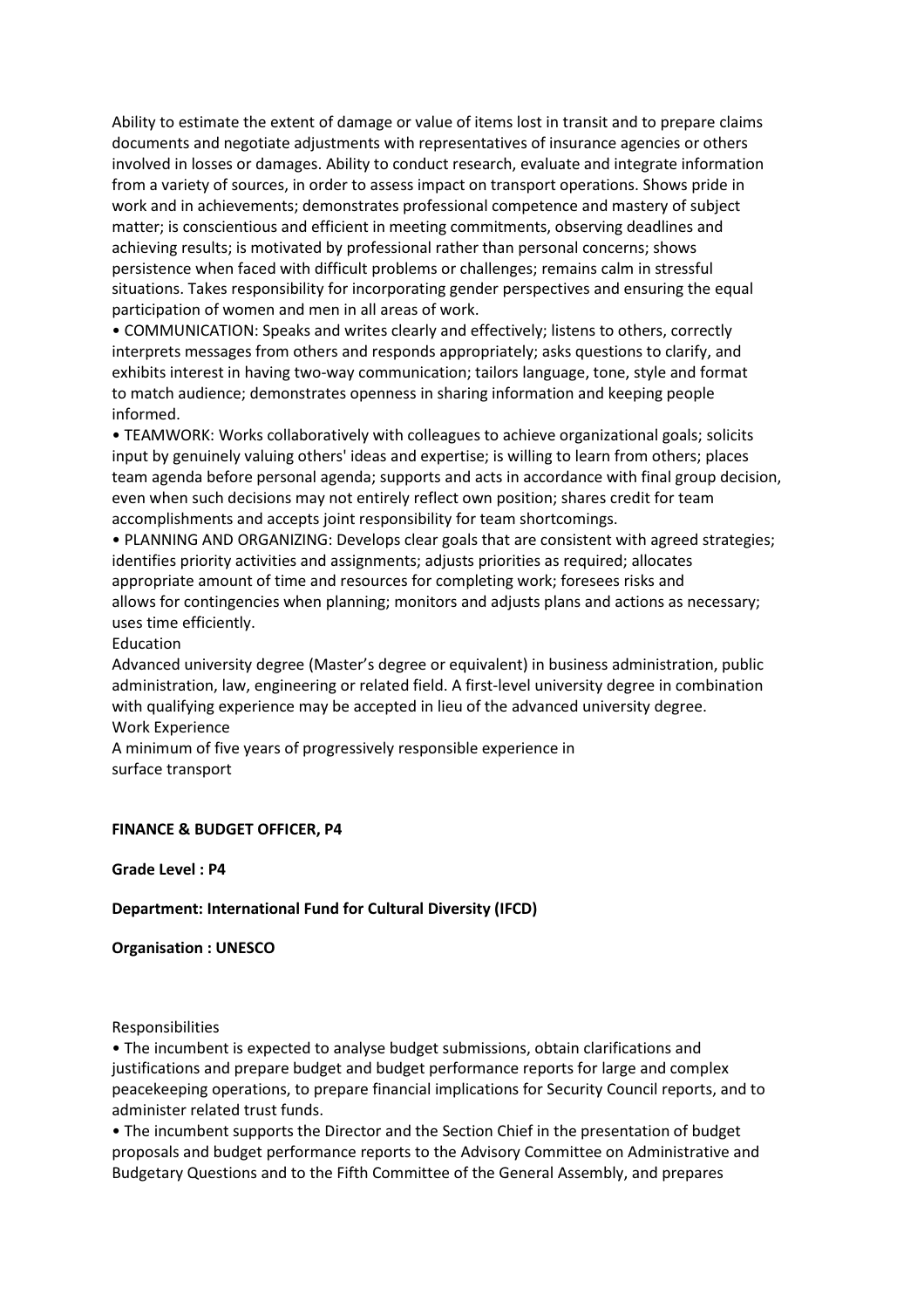supplementary information.

• The incumbent also prepares allotments, staffing table authorizations, redeployments of funds, analyses and monitors budget implementation, initiates payments to troop- and formed police-contributing Governments for the settlement of liabilities, and prepares communications to donors on financial aspects of trust fund activities.

• The incumbent may be requested to perform other related duties assigned by the Section Chief, including team assignments for Division-wide initiatives.

#### Competencies

Professionalism – Possesses conceptual and analytical skills including a complete, in-depth grasp of financial principles and practices, with knowledge of budget development, including results-based budgeting, and the financial administration of resources; accepts additional responsibilities as required by the demands of service; strives for excellence in performance continually; remains composed while working effectively in stressful situations; uses information technology effectively as a tool and resource; demonstrates substantive and technical knowledge to meet responsibilities and post requirements with excellence; is motivated and demonstrates a capacity to pursue personal development and learn; willing to frequently work beyond normal working hours in order to get the job done. Takes responsibility for incorporating gender perspectives and ensuring the equal participation of women and men in all areas of work.

Teamwork – Works collaboratively with colleagues to achieve organizational goals; solicits input by genuinely valuing others'

ideas and expertise; is willing to learn from others; places team agenda before personal agenda; supports and acts in accordance with final group decision, even when such decisions may not entirely reflect own position; shares credit for team accomplishments and accepts joint responsibility for team shortcomings.

Planning and organizing – Develops clear goals that are consistent with agreed strategies; identifies priority activities and assignments; adjusts priorities as required; allocates appropriate amount of time and resources for completing work; foresees risks and allows for contingencies when planning; monitors and adjusts plans and actions as necessary; uses time efficiently.

#### Education

Advanced university degree (Master's degree or equivalent) in business administration, finance, or related field. A first-level university degree in combination with two additional years of qualifying experience may be accepted in lieu of the advanced university degree. Work Experience

A minimum of seven years of progressively responsible experience in finance, administration, budget, business administration or related area is a requirement. Experience in the use of information technology tools for financial analysis and monitoring of budgets is required. Experience in the use of office software, in particular Excel, Word and PowerPoint, is required. Strong writing skills are a requirement. Demonstrated experience in results-based approaches to budgeting is highly desirable.

# ACCOUNTANT

Grade Level : P4

# Department: International Fund for Cultural Diversity (IFCD)

Organisation : UNESCO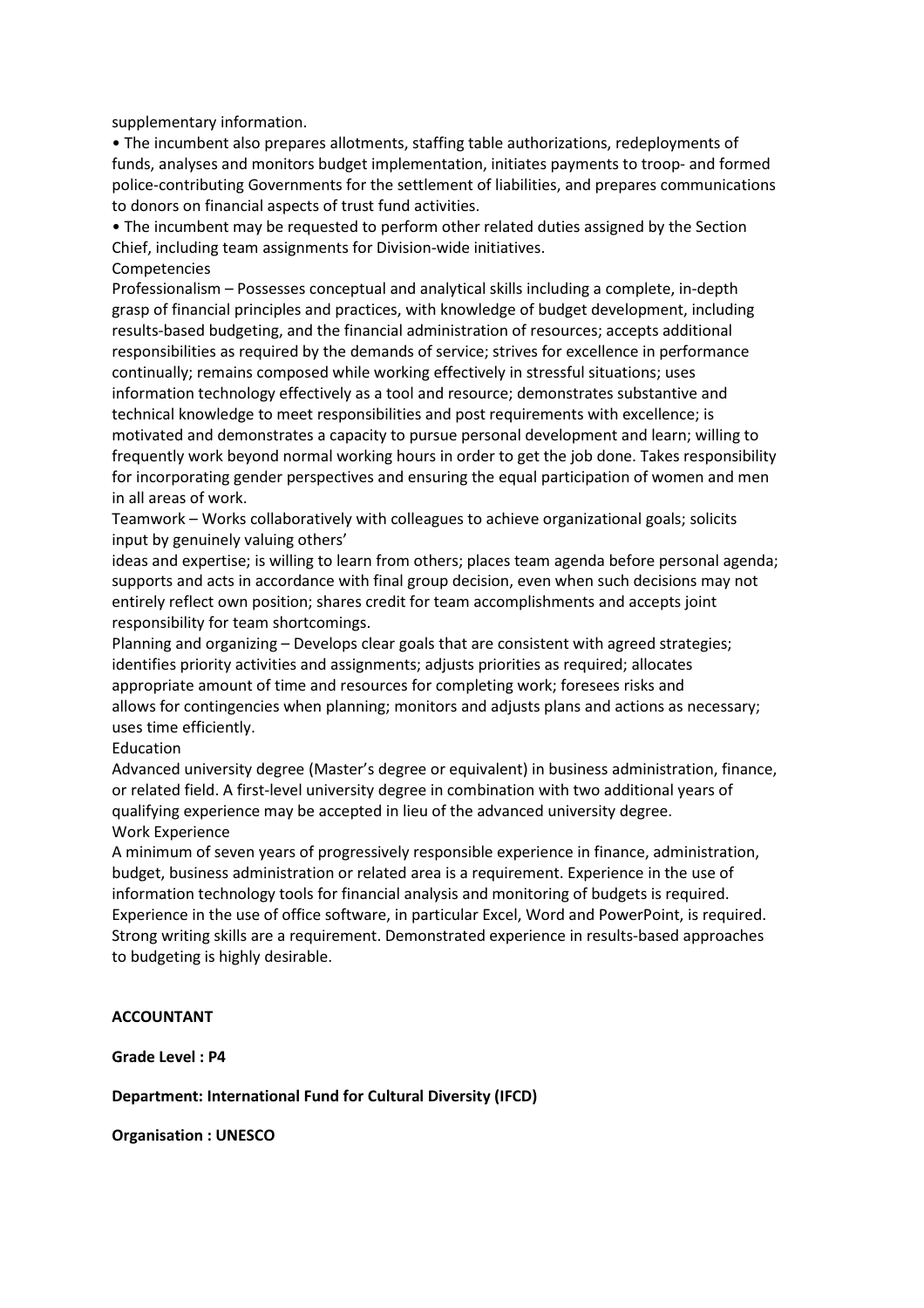This position involves a variety of tasks which include the maintenance and validation of various operations with respect to fund accounting, resolution of queries from staff and other units, and the preparation of financial statements.

# Responsibilities

Within delegated authority, the Accountant will be responsible for the following duties: Coordinates and supervises the processing of vendor claims, analyses accounts and reviews/evaluates regular financial reports at Headquarters. Identifies problem transactions and irregularities in related accounts, resolving them in a timely and effective manner. Ascertains appropriate obligations or expenditure for services, facilities supplies and equipment expenses, as well as those pertaining to personnel, are in accordance with the Financial Regulations and Rules of the UN, relevant appropriations and staffing tables and corresponding approved allotments. Ensures that accurate and complete accounting, reporting and internal control systems are functioning and that all relevant records are maintained. Assists in the preparation of financial statements for inclusion in the UN Financial Statements to be audited. Responds to internal/external audit observations.. Provides authoritative interpretation of requirements for handling transactions. Coordinates and supervises the processing of vendor claims and of other types of payments.

Defines requirements and works with systems units with respect to implementation of process automation and improvements and production of relevant financial reports and monitoring tools. Participates in the development of accounting policies. Provides information needed to respond to audit findings. Performs other related duties as required.

# Competencies

Professionalism: Knowledge of accounting principles, procedures and standards. Ability to apply conceptual, analytical and evaluative skills in accounting operations. Ability to conduct independent research and analysis, identify issues, formulate options and make conclusions and recommendations. Shows pride in work and in achievements; demonstrates professional competence and mastery of subject matter; is conscientious and efficient in meeting commitments, observing deadlines and achieving results; is motivated by professional rather than personal concerns; shows persistence when faced with difficult problems or challenges; remains calm in stressful situations. Takes responsibility for incorporating gender perspectives and ensuring the equal participation of women and men in all areas of work.

Communication: Speaks and writes clearly and effectively; listens to others, correctly interprets messages from others and responds appropriately; asks questions to clarify, and exhibits interest in having two-way communication; tailors language, tone, style and format to match audience; demonstrates openness in sharing information and keeping people informed.

Teamwork: Works collaboratively with colleagues to achieve organizational goals; solicits input by genuinely valuing others' ideas and expertise; is willing to learn from others; places team agenda before personal agenda; supports and acts in accordance with final group decision, even when such decisions may not entirely reflect own position; shares credit for team accomplishments and accepts joint responsibility for team shortcomings. Education

Advanced university degree (Master's degree or equivalent) in business administration, finance, accounting or related field. A first-level university degree in combination with two additional years of qualifying experience may be accepted in lieu of the advanced university degree. Certification as a Certified Public Accountant (CPA), Chartered Accountant (CA) or equivalent is desirable.

#### Work Experience

A minimum of five years of progressively responsible professional experience in accounting, finance, budget, administration.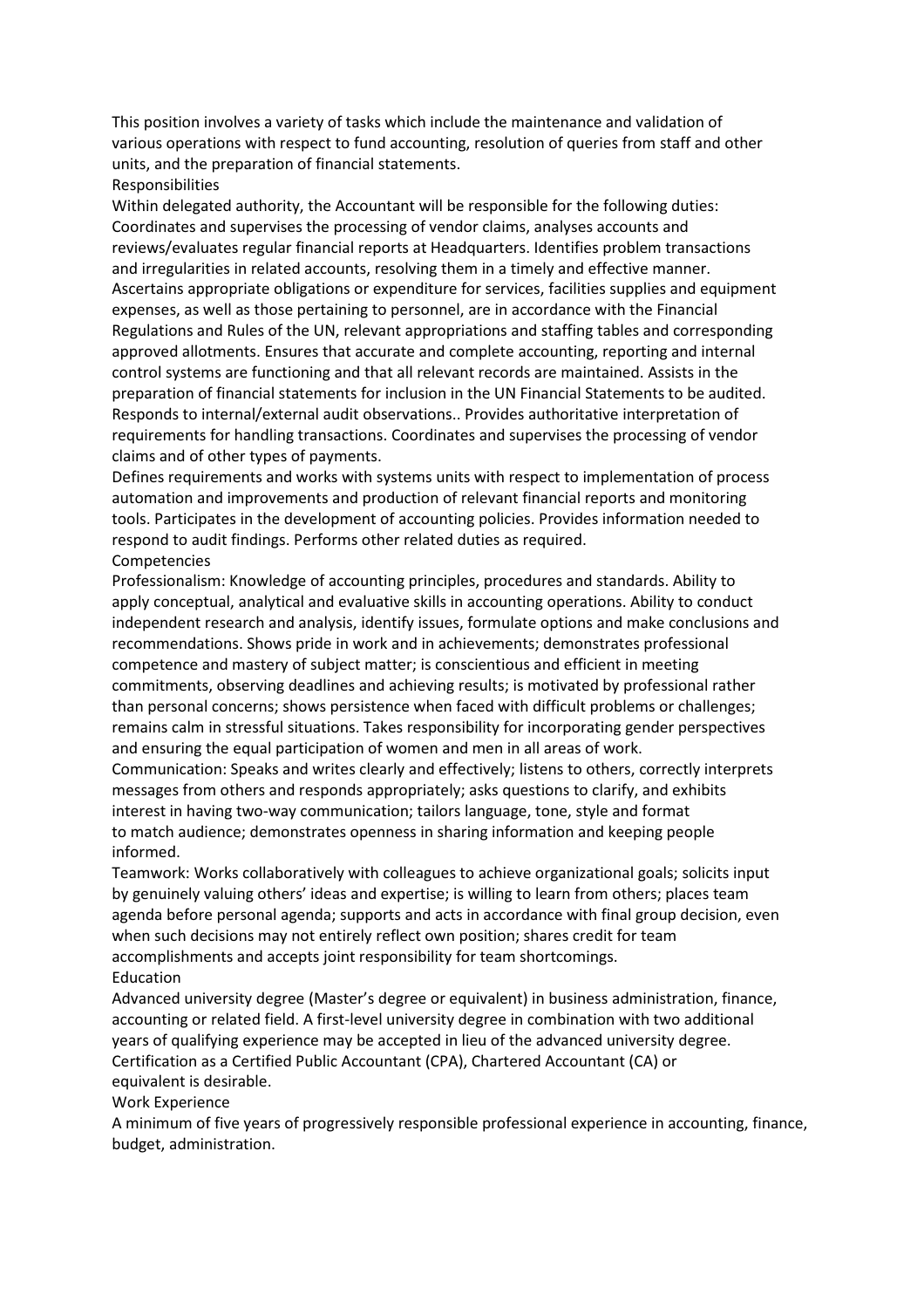### LEGAL OFFICER

### Grade Level : P4

# Department: International Fund for Cultural Diversity (IFCD)

# Organisation : UNESCO

Responsibilities

The Legal Officer will be responsible for the following duties:

- Conduct extensive legal research and analysis and prepare or assist in the preparation of drafts of background papers, studies, reports of the Country Director, comparative analysis, briefs, teaching materials and correspondence dealing with legal and other aspects of IFCD and its implementation.

- Review legal documents, instruments, or other material .

- Assist in servicing meetings resolutions, including the preparation of background materials, summaries of discussions, meeting reports, etc.

- Assist in representing the Organization at meetings, conferences, seminars, etc.

- Respond to requests for information.

- Perform other duties as assigned.

Competencies

Professionalism: Good knowledge of international law ; proficiency in legal drafting skills and ability to draft clearly and well under time pressure; ability to apply sound judgement in the context of assignments given; Shows pride in work and in achievements; demonstrates professional competence and mastery of subject matter; is conscientious and efficient in meeting commitments, observing deadlines and achieving results; is motivated by professional rather than personal concerns; shows persistence when faced with difficult problems or challenges; remains calm in stressful situations; takes responsibility for incorporating gender perspectives and ensuring the equal participation of women and men in all areas of work. Teamwork: Works collaboratively with colleagues to achieve organizational goals; solicits input by genuinely valuing others' ideas and expertise; is willing to learn from others; places team agenda before personal agenda; supports and acts in accordance with final group decision, even when such decisions may not entirely reflect own position; shares credit for team accomplishments and accepts joint responsibility for team shortcomings.

Planning & Organizing: Develops clear goals that are consistent with agreed strategies; identifies priority activities and assignments; adjusts priorities as required; allocates appropriate amount of time and resources for completing work; foresees risks and allows for contingencies when planning; monitors and adjusts plans and actions as necessary; uses time efficiently.

# Education

Advanced university degree (Master's degree or equivalent) in Law,nwith emphasis on courses in public international law A first-level university degree in combination with two additional years of qualifying experience may be accepted in lieu of the advanced university degree. Work Experience

A minimum of five years of progressively responsible experience in law including legal analysis, research and writing is required. Experience working in an international organization is desirable

# How to apply:

Candidates must submit the following, indicating relevant experience: